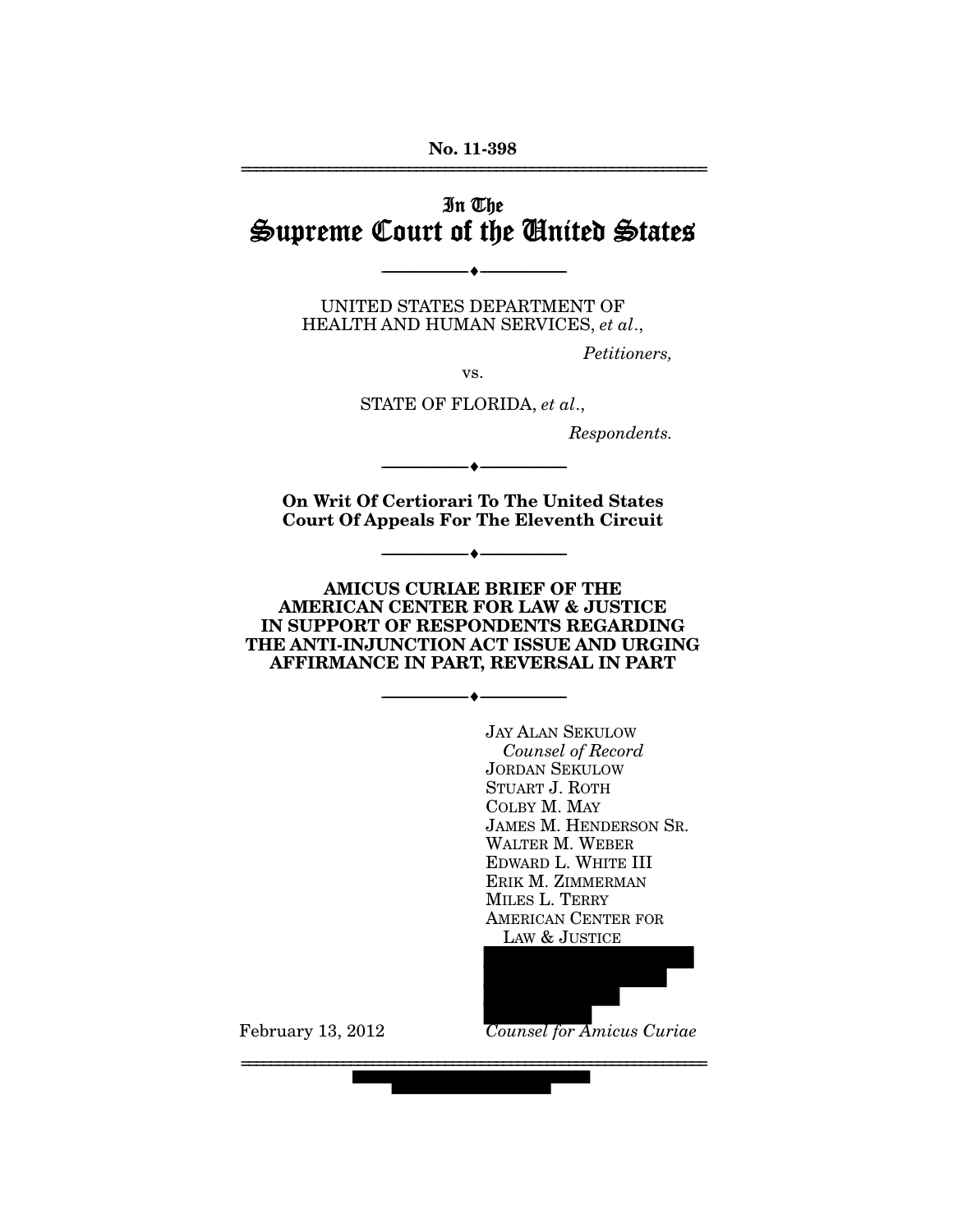# TABLE OF CONTENTS

|                                                                                                                                                                                                                                                                                                                                                                               | Page         |
|-------------------------------------------------------------------------------------------------------------------------------------------------------------------------------------------------------------------------------------------------------------------------------------------------------------------------------------------------------------------------------|--------------|
| TABLE OF AUTHORITIES                                                                                                                                                                                                                                                                                                                                                          | ii           |
| INTEREST OF THE AMICUS CURIAE                                                                                                                                                                                                                                                                                                                                                 | $\mathbf{1}$ |
| SUMMARY OF THE ARGUMENT                                                                                                                                                                                                                                                                                                                                                       | 3            |
|                                                                                                                                                                                                                                                                                                                                                                               | 4            |
| THE ANTI-INJUNCTION ACT DOES NOT<br>BAR THIS COURT FROM REACHING THE<br>MERITS OF RESPONDENTS' CLAIMS                                                                                                                                                                                                                                                                         | 4            |
| Introduction<br>$A_{\cdot}$                                                                                                                                                                                                                                                                                                                                                   | 4            |
| <b>B.</b><br>The Anti-Injunction Act applies to truly<br>revenue-raising tax statutes. The Anti-<br>Injunction Act does not apply here be-<br>cause the individual mandate and its<br>penalty are not truly revenue-raising tax                                                                                                                                               | 6            |
| $C_{\cdot}$<br>The Anti-Injunction Act's purpose is to<br>protect the Federal Government's ability<br>to assess and collect taxes expeditiously.<br>The Anti-Injunction Act does not apply<br>here because this lawsuit will be resolved<br>years before the Federal Government can<br>assess or collect any exaction; thus, this<br>case does not thwart the Anti-Injunction | 11           |
|                                                                                                                                                                                                                                                                                                                                                                               | 17           |
|                                                                                                                                                                                                                                                                                                                                                                               |              |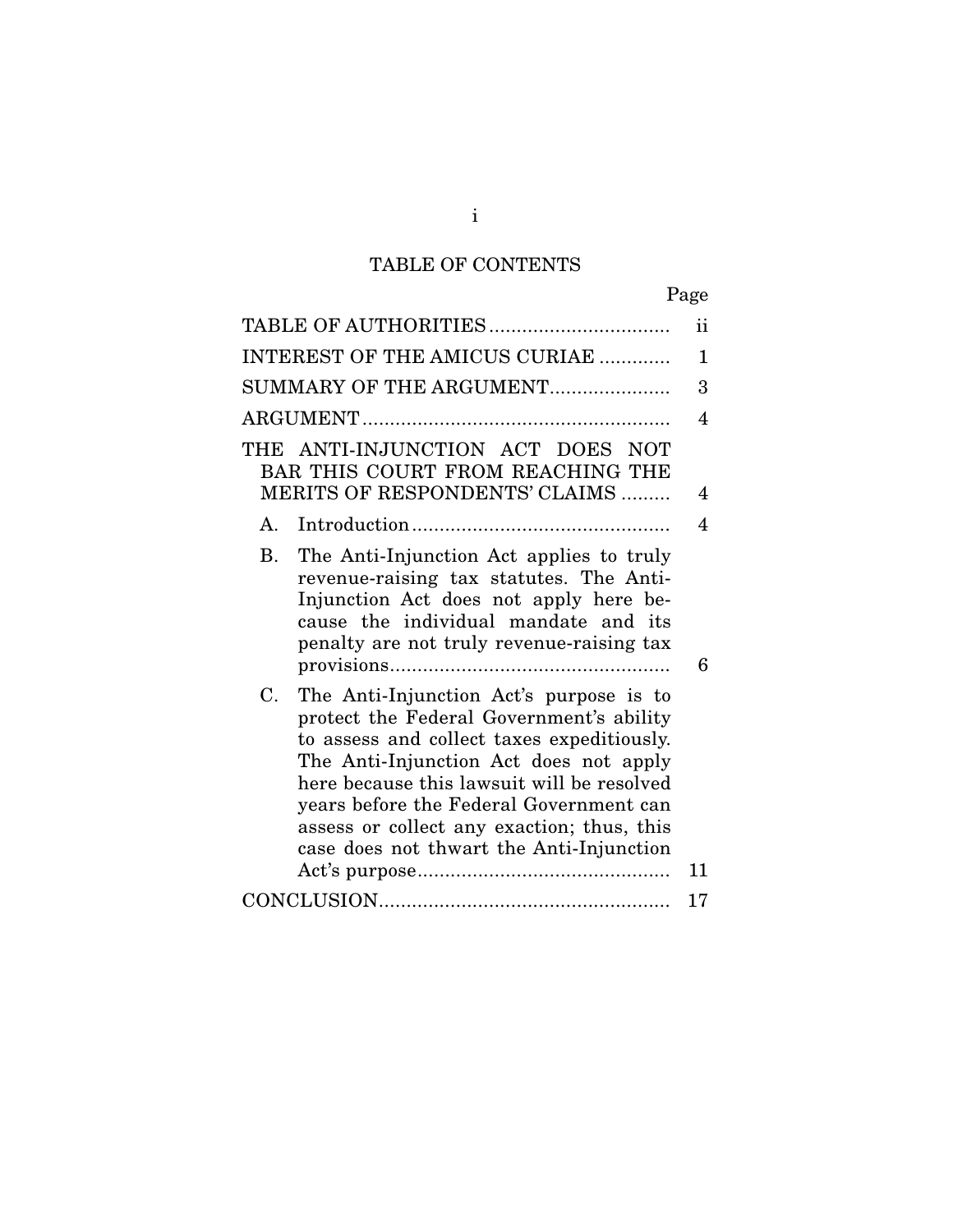# TABLE OF AUTHORITIES

CASES

Page

| Alexander v. "Americans United" Inc., 416 U.S.                                                                                          |
|-----------------------------------------------------------------------------------------------------------------------------------------|
| Bob Jones Univ. v. Simon, 416 U.S. 725                                                                                                  |
| Cheatham v. United States, 92 U.S. 85 (1875)15                                                                                          |
|                                                                                                                                         |
| Enochs v. Williams Packing & Navigation Co.,                                                                                            |
| FEC v. Wisconsin Right to Life, Inc., 551 U.S.                                                                                          |
| Florida v. United States Dep't of Health &<br>Human Servs., 716 F. Supp. 2d 1120 (N.D.                                                  |
| Goudy-Bachman v. United States Dep't of<br>Health & Human Servs., 764 F. Supp. 2d 684                                                   |
| Hibbs v. Winn, 542 U.S. 88 (2004) 14                                                                                                    |
| Liberty Univ. v. Geithner, 753 F. Supp. 2d 611<br>(W.D. Va. 2010), vacated, 2011 U.S. App.<br>LEXIS 18618 (4th Cir. Sept. 8, 2011)9, 12 |
|                                                                                                                                         |
| Mead v. Holder, 766 F. Supp. 2d 16 $(D.D.C.$                                                                                            |
| Nelson v. Sears, Roebuck & Co., 312 U.S. 359                                                                                            |

ii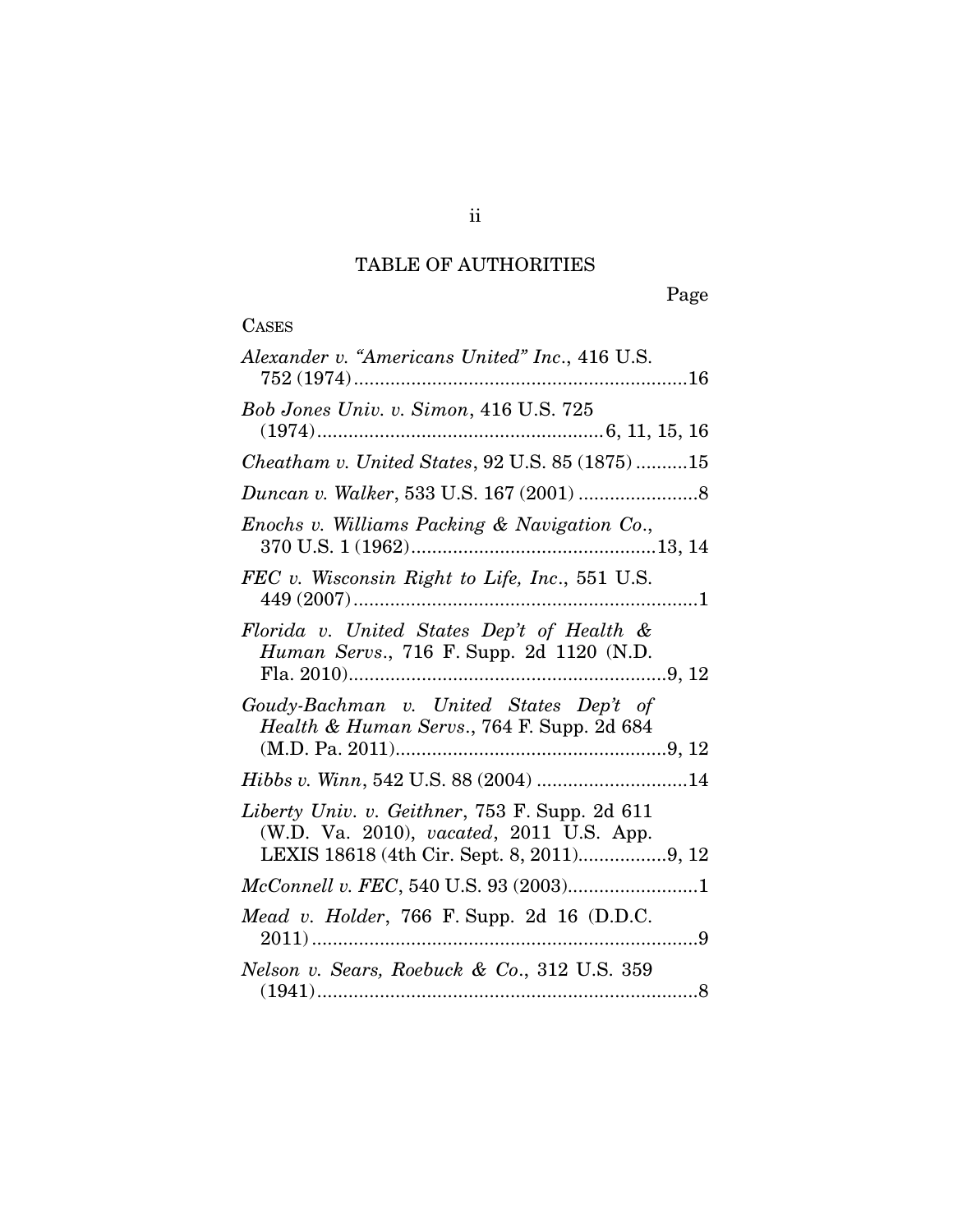# TABLE OF AUTHORITIES – Continued

| Pleasant Grove City v. Summum, 555 U.S. 460                                                   |
|-----------------------------------------------------------------------------------------------|
| Seven-Sky v. Holder, 661 F.3d 1 (D.C. Cir. 2011)9, 12                                         |
| Snyder v. Marks, 109 U.S. 189 (1883) 15                                                       |
| South Carolina v. Regan, 465 U.S. 367 (1984)6                                                 |
| State R.R. Tax Cases, 92 U.S. 575 (1876)14, 15                                                |
| TMLC v. Obama, 720 F. Supp. 2d 882 (E.D.                                                      |
| <i>TMLC v. Obama,</i> 651 F.3d 529 (6th Cir. 2011)9                                           |
| U.S. Citizens Ass'n v. Sebelius, 754 F. Supp. 2d                                              |
| United States v. La Franca, 282 U.S. 568                                                      |
| United States v. Reorganized CF&I Fabricators                                                 |
| Van Orden v. Perry, 545 U.S. 677 (2005)1                                                      |
| Virginia v. Sebelius, 728 F. Supp. 2d 768 (E.D.<br>Va. 2010), vacated, 656 F.3d 253 (4th Cir. |
| <b>STATUTES</b>                                                                               |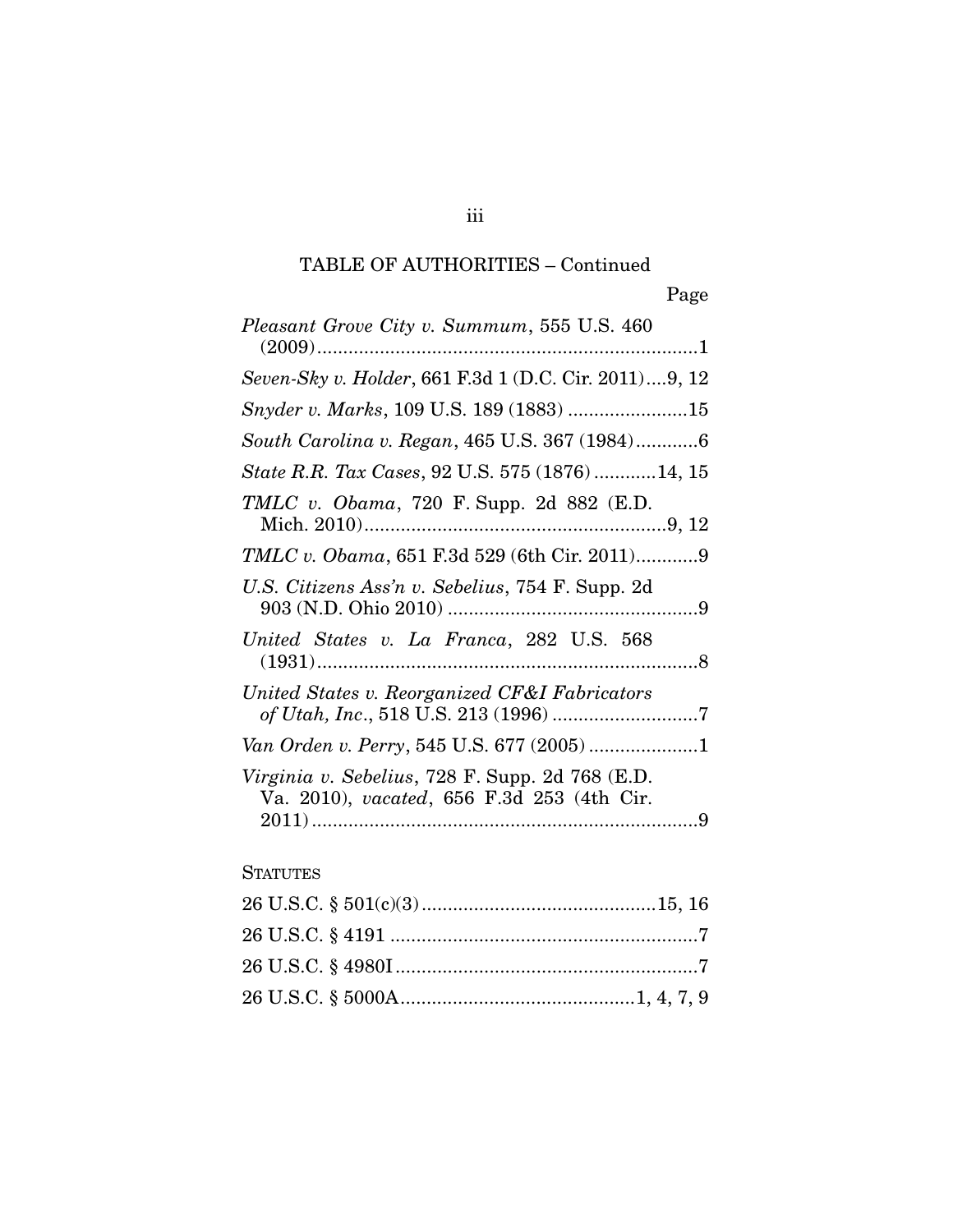# TABLE OF AUTHORITIES – Continued

| Page                                                                                                                                                                                                                                               |
|----------------------------------------------------------------------------------------------------------------------------------------------------------------------------------------------------------------------------------------------------|
|                                                                                                                                                                                                                                                    |
|                                                                                                                                                                                                                                                    |
|                                                                                                                                                                                                                                                    |
|                                                                                                                                                                                                                                                    |
|                                                                                                                                                                                                                                                    |
|                                                                                                                                                                                                                                                    |
|                                                                                                                                                                                                                                                    |
|                                                                                                                                                                                                                                                    |
|                                                                                                                                                                                                                                                    |
|                                                                                                                                                                                                                                                    |
|                                                                                                                                                                                                                                                    |
| Patient Protection and Affordable Care Act of<br>2010, Pub. L. No. 111-148, 124 Stat. 119<br>(2010), Pub. L. No. 111-152, 124 Stat. 1029                                                                                                           |
| Title IX – Revenue Provisions, Subtitle A –<br>Revenue Offset Provisions of the Patient<br>Protection and Affordable Care Act of 2010,<br><i>available at http://www.healthcare.gov/law/</i><br>resources/authorities/title/ix-revenue-provisions. |

iv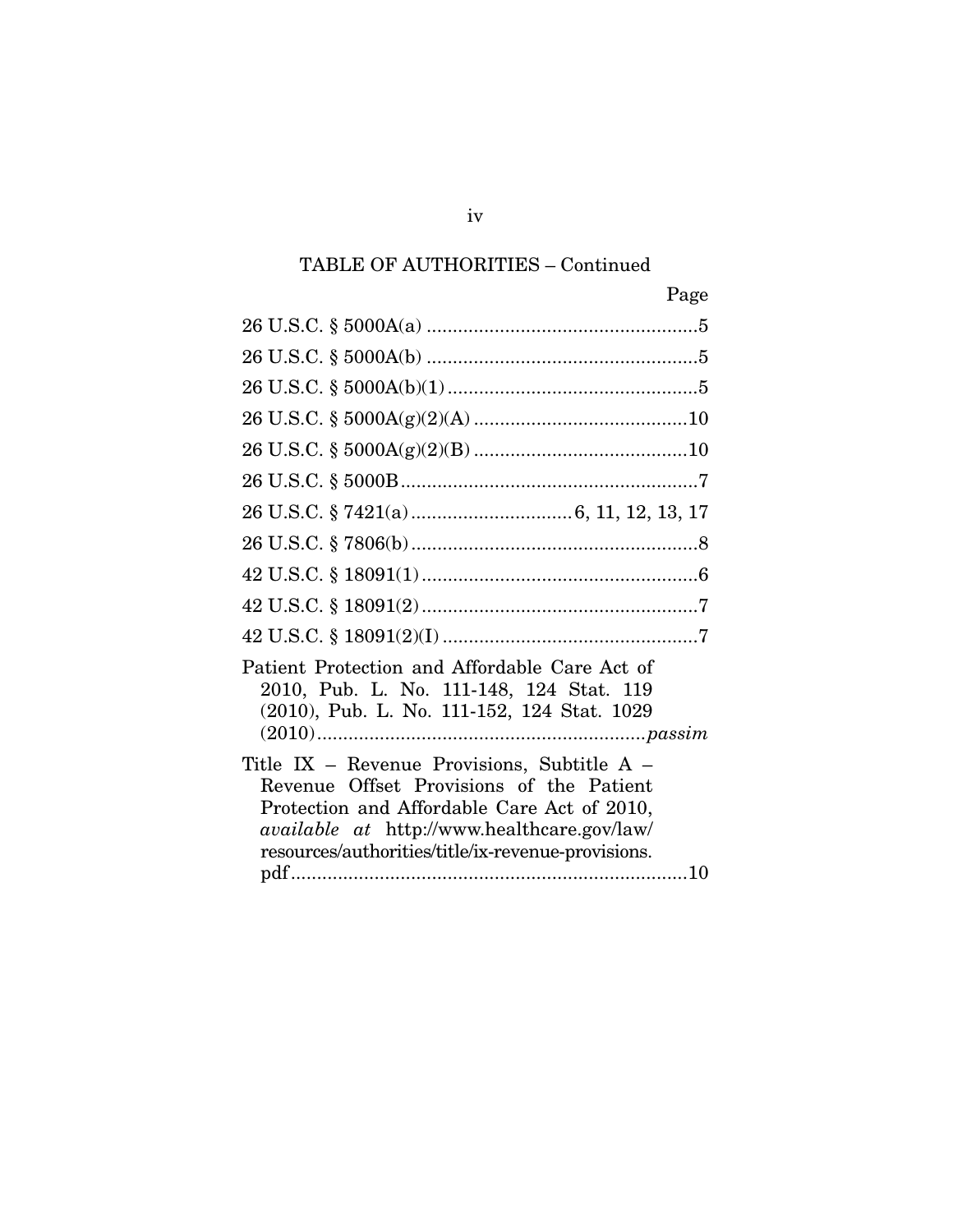#### **INTEREST OF THE AMICUS CURIAE**

 Amicus curiae, the American Center for Law & Justice ("ACLJ"), is an organization dedicated to defending constitutional liberties secured by law.<sup>1</sup> ACLJ attorneys have argued before this Court and other federal and state courts in numerous cases involving constitutional issues. *E.g.*, *Pleasant Grove City v. Summum*, 555 U.S. 460 (2009); *McConnell v. FEC*, 540 U.S. 93 (2003). ACLJ attorneys have also participated as amicus curiae in numerous cases involving constitutional issues before this Court and lower federal courts. *E.g.*, *FEC v. Wisconsin Right to Life, Inc.*, 551 U.S. 449 (2007); *Van Orden v. Perry*, 545 U.S. 677 (2005).

 The ACLJ has been active in litigation concerning the Patient Protection and Affordable Care Act of 2010 ("ACA" or "Act"), Pub. L. No. 111-148, 124 Stat. 119 (2010), Pub. L. No. 111-152, 124 Stat. 1029 (2010), in particular, with regard to the minimum coverage provision, otherwise known as the "individual mandate," 26 U.S.C. § 5000A, which requires millions of Americans to purchase and maintain Federal Government-approved health insurance from a private company for the remainder of their lives or be penalized annually. The ACLJ has filed amicus curiae

<sup>&</sup>lt;sup>1</sup> No counsel for a party authored this brief in whole or in part. No person or entity aside from amicus curiae, its members, and its counsel made a monetary contribution to the preparation or submission of this brief. The parties have filed notices with this Court consenting to the filing of amicus curiae briefs.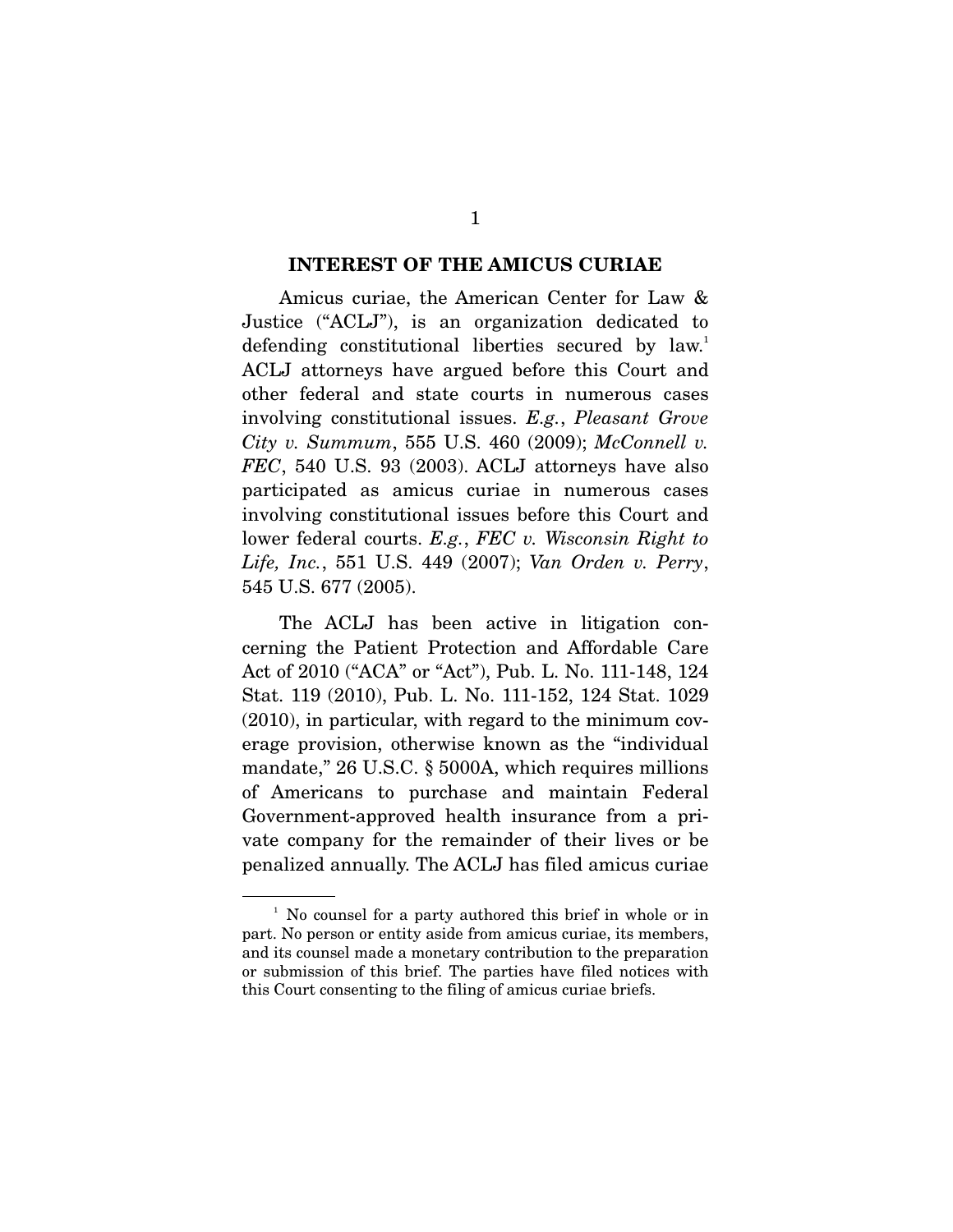briefs in support of the following challenges to the ACA: *Virginia v. Sebelius*, No. 3:10-CV-188-HEH (E.D. Va.), and Nos. 11-1057, 11-1058 (4th Cir.); *TMLC v. Obama*, No. 10-2388 (6th Cir.); and *Florida v. United States Dep't of Health & Human Servs.*, No. 3:10-CV-91-RV-EMT (N.D. Fla.), Nos. 11-11021-HH, 11-11067- HH (11th Cir.), and Nos. 11-393, 11-398, 11-400 (U.S.). In the brief filed in Case No. 11-398, the ACLJ urged this Court to affirm the United States Court of Appeals for the Eleventh Circuit's judgment that the individual mandate is unconstitutional. In the brief filed in Case Nos. 11-393 and 11-400, the ACLJ urged this Court to reverse the Eleventh Circuit's judgment that the unconstitutional individual mandate is severable from the rest of the ACA and rule the entire ACA invalid.

 Additionally, the ACLJ represents the plaintiffs in a challenge to the individual mandate: *Mead v. Holder*, No. 1:10-CV-00950-GK (D.D.C.), *appeal sub. nom. Seven-Sky v. Holder*, No. 11-5047 (D.C. Cir.). The ACLJ has filed a petition for a writ of certiorari in *Seven-Sky v. Holder*, No. 11-679 (U.S. Nov. 30, 2011). Accordingly, the ACLJ has an interest that may be affected by the instant case.

 The ACLJ is dedicated to the founding principles of a limited Federal Government and to the belief that the Constitution contains meaningful boundaries that Congress may not trespass – no matter how serious the nation's healthcare problems. The ACLJ believes that the Constitution does not empower Congress to require Americans to purchase and maintain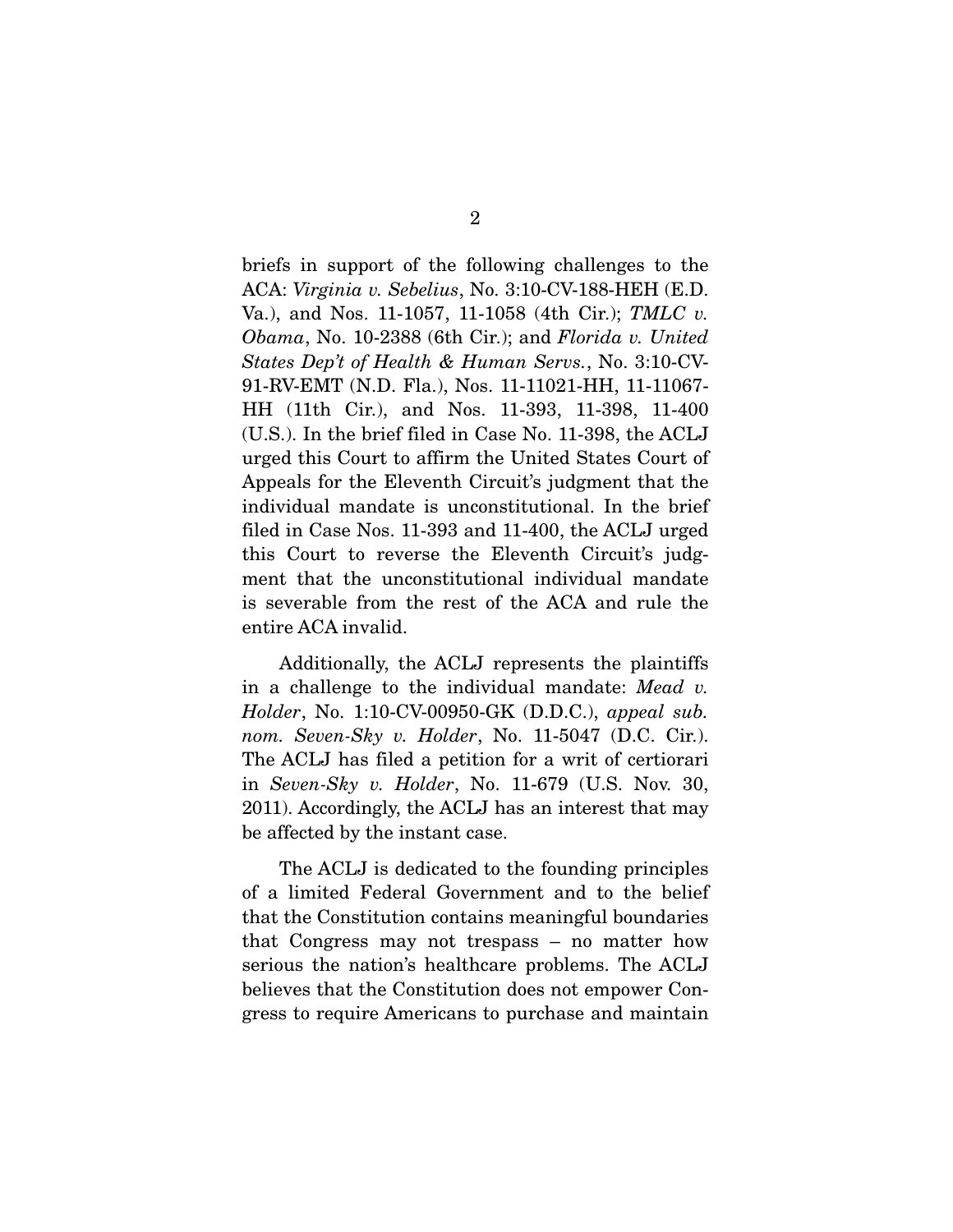health insurance from a private company for the rest of their lives or pay an annual penalty. The ACLJ is deeply troubled by the fundamental alteration to the nature of our federalist system of government that would be required to recognize a novel Congressional power to mandate that citizens buy a product from a private company. The ACLJ urges this Court to rule the entire ACA invalid.

## **SUMMARY OF THE ARGUMENT**

--------------------------------- ♦ ---------------------------------

 The Anti-Injunction Act ("AIA") applies to truly revenue-raising tax statutes. The individual mandate and its penalty are not truly revenue-raising tax provisions. The purchase of health insurance, as required by the individual mandate, does not provide revenue to the Federal Government, as the insurance is not purchased directly from the Federal Government. The penalty provision also is not a tax, but, instead, is a regulatory penalty designed to compel American citizens to purchase health insurance from private companies. Because the individual mandate and penalty are not taxes, the AIA does not bar this Court from reaching the merits of Respondents' claims.

 Moreover, the purpose of the AIA is to protect the Federal Government's ability to assess and collect taxes expeditiously. Respondents did not file their lawsuit to restrain the Federal Government's assessment or collection of any tax. Rather, the purpose of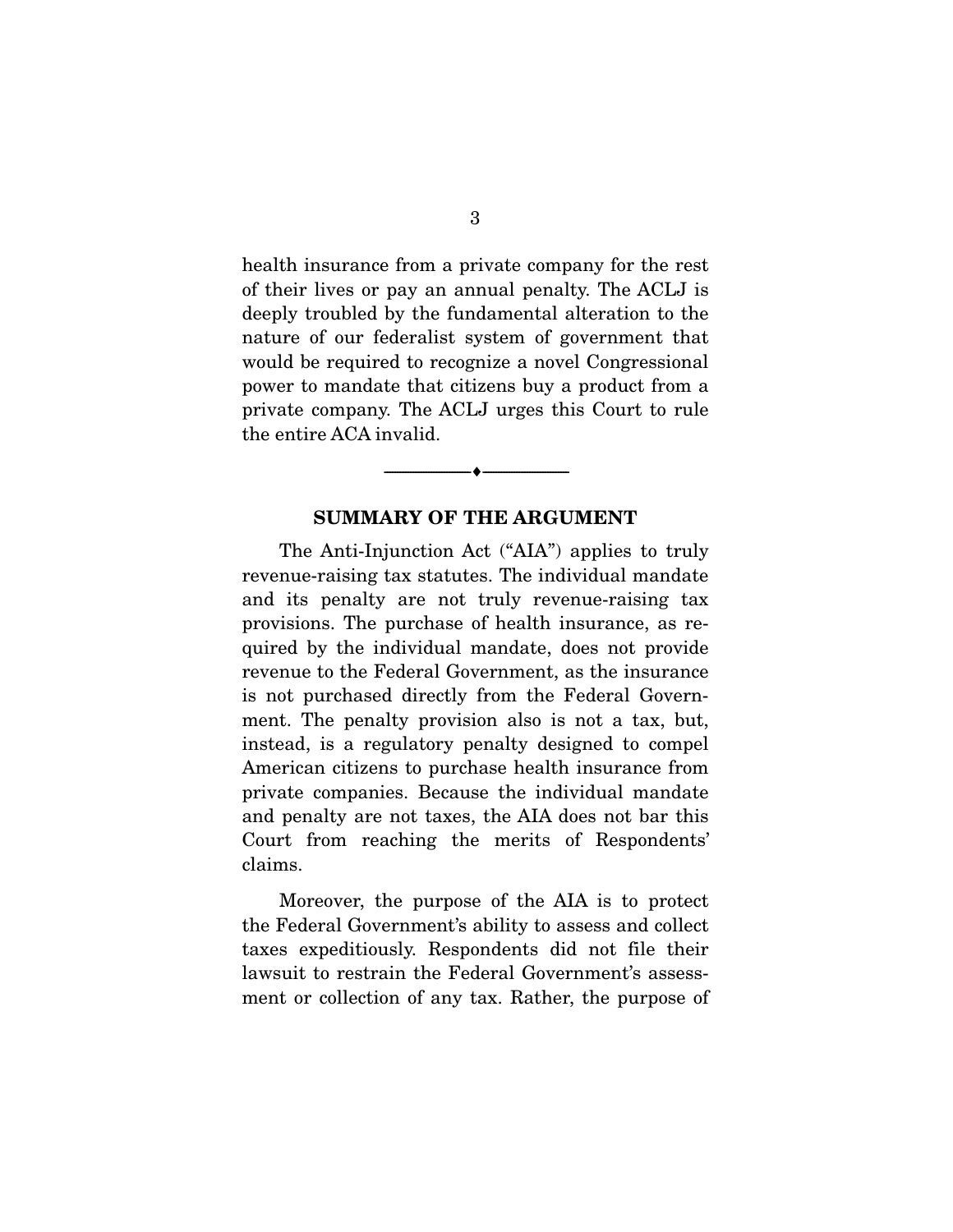their lawsuit is to challenge the constitutionality of the individual mandate, which does not go into effect until January 1, 2014, and any penalty for noncompliance with the individual mandate is not due and owed until April 15, 2015. This lawsuit, then, cannot be for the purpose of restraining the assessment or collection of any tax; no assessment or collection of any exaction related to the individual mandate is possible for at least three years from now, and the Government's interest in the prompt collection of taxes is not implicated by this Court's review of the Eleventh Circuit's decision now. Therefore, the AIA does not apply.

 Accordingly, this Court should proceed to resolve the merits of Respondents' claims. This Court should affirm the Eleventh Circuit's judgment that the individual mandate is unconstitutional, reverse the Eleventh Circuit's judgment that the unconstitutional individual mandate is severable from the rest of the ACA, and hold that the entire ACA is invalid.

#### **ARGUMENT**

--------------------------------- ♦ ---------------------------------

## **THE ANTI-INJUNCTION ACT DOES NOT BAR THIS COURT FROM REACHING THE MERITS OF RESPONDENTS' CLAIMS**

### **A. Introduction**

 Among Respondents' claims is their challenge to the constitutionality of the individual mandate provision, 26 U.S.C. § 5000A, which states in part that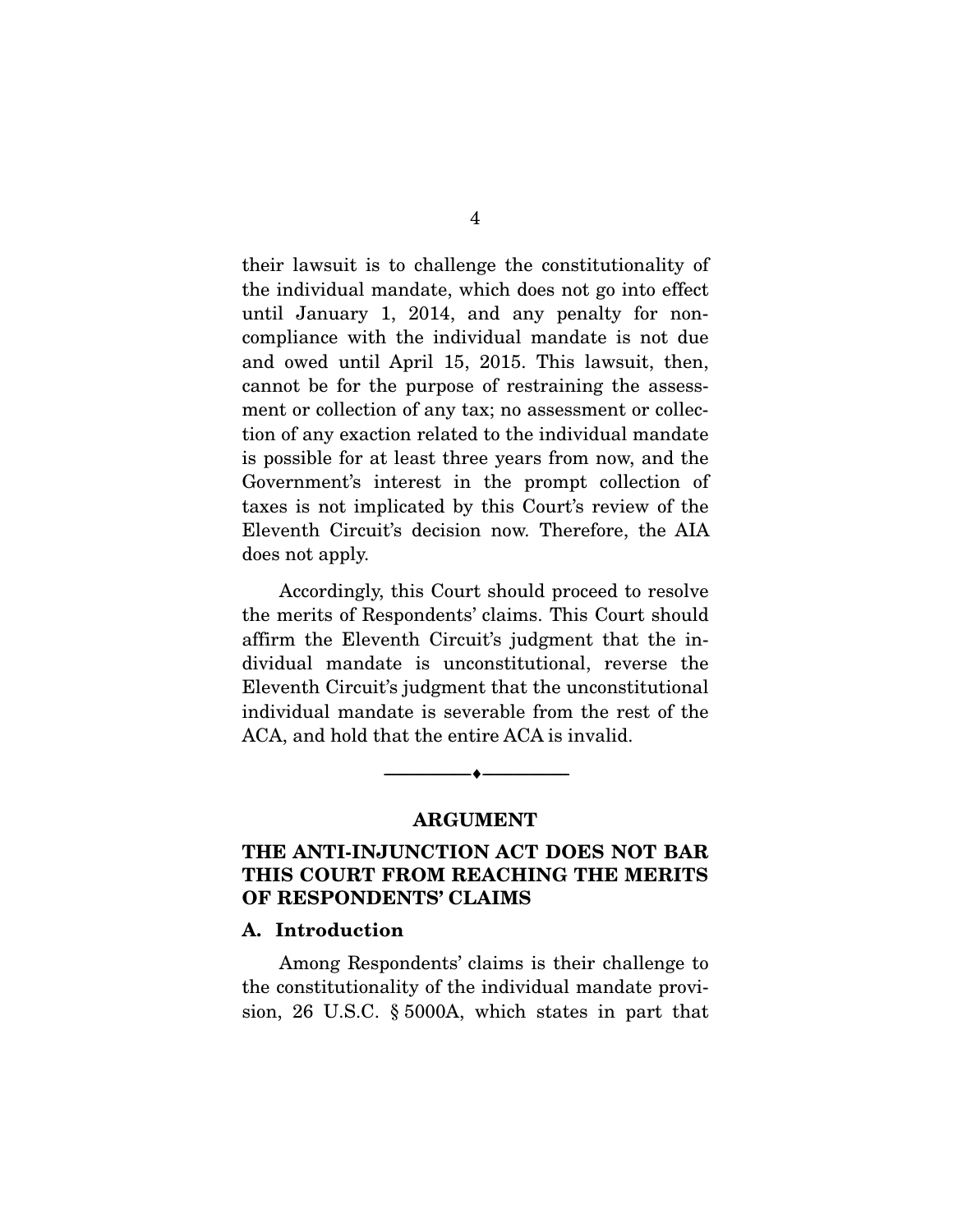"[a]n applicable individual shall for each month beginning after 2013 ensure that the individual, and any dependent of the individual who is an applicable individual, is covered under minimum essential coverage for such month." 26 U.S.C. § 5000A(a). The penalty provision of the individual mandate states:

If a taxpayer who is an applicable individual, or an applicable individual, for whom the taxpayer is liable under paragraph (3), *fails to meet the requirement of subsection (a)* [*i.e.*, the individual mandate] for 1 or more months, then, except as provided in subsection (e) [which provides certain exemptions], there is hereby imposed on the taxpayer a *penalty with respect to such failures* in the amount determined under subsection (c).

26 U.S.C.  $\S 5000A(b)(1)$  (emphasis added). The individual mandate goes into effect on January 1, 2014. *See* 26 U.S.C. § 5000A(a). For those applicable individuals who do not purchase the Federal Governmentapproved health insurance, their penalty is due and owed on April 15, 2015, the date on which their federal income tax returns must be filed. *See* 26 U.S.C. § 5000A(b). Respondents brought this action in March 2010, approximately five years before any exaction may be assessed and collected by the Federal Government, to challenge the constitutionality of the individual mandate.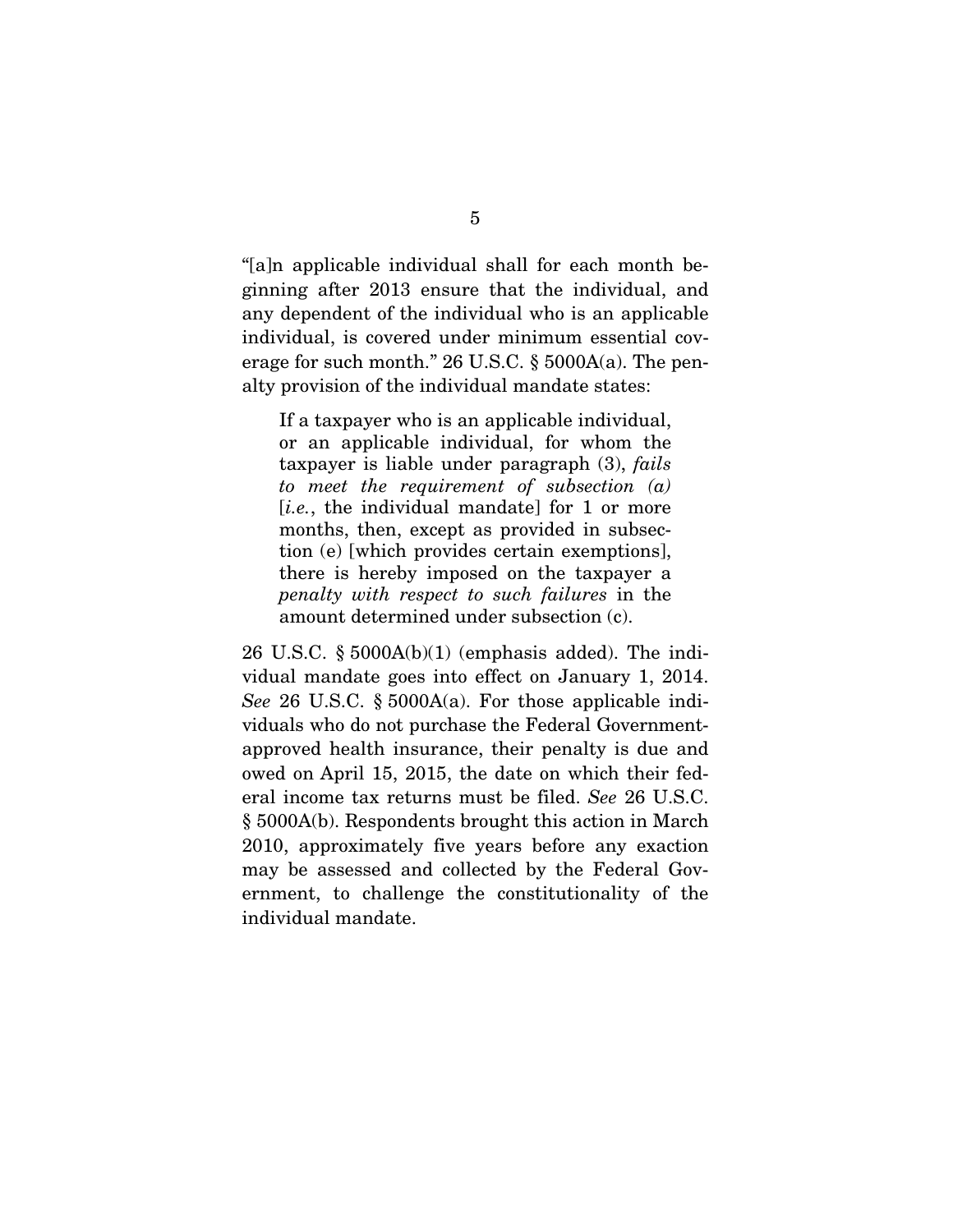## **B. The Anti-Injunction Act applies to truly revenue-raising tax statutes. The Anti-Injunction Act does not apply here because the individual mandate and its penalty are not truly revenue-raising tax provisions.**

 The AIA states in relevant part that "no suit for the purpose of restraining the assessment or collection of *any tax* shall be maintained in any court by any person, whether or not such person is the person against whom *such tax* was assessed." 26 U.S.C. § 7421(a) (emphasis added). As this Court has explained, the AIA is to be read literally and applies to "truly revenue-raising tax statutes." *Bob Jones Univ. v. Simon,* 416 U.S. 725, 736-43 (1974). There are at least four reasons why the individual mandate and its penalty are *not taxes.* Because they are not taxes, the AIA does not bar Respondents' action from proceeding to the merits.<sup>2</sup>

 First, in Congress's findings supporting the individual mandate, Congress relied *exclusively* on its Commerce Clause authority. 42 U.S.C. § 18091(1) (Congressional finding that the mandate to purchase health insurance "is commercial and economic in

<sup>&</sup>lt;sup>2</sup> In addition, the claims of the State Respondents, at minimum, would not be barred. Simply put, if the State Respondents were unable to advance their claims now, they would have no alternative remedy; the State Respondents cannot pay a "tax" to the Federal Government and then sue for its return. *See South Carolina v. Regan,* 465 U.S. 367, 378 (1984) (explaining that the AIA does not apply to lawsuits "brought by aggrieved parties for whom [Congress] has not provided an alternative remedy").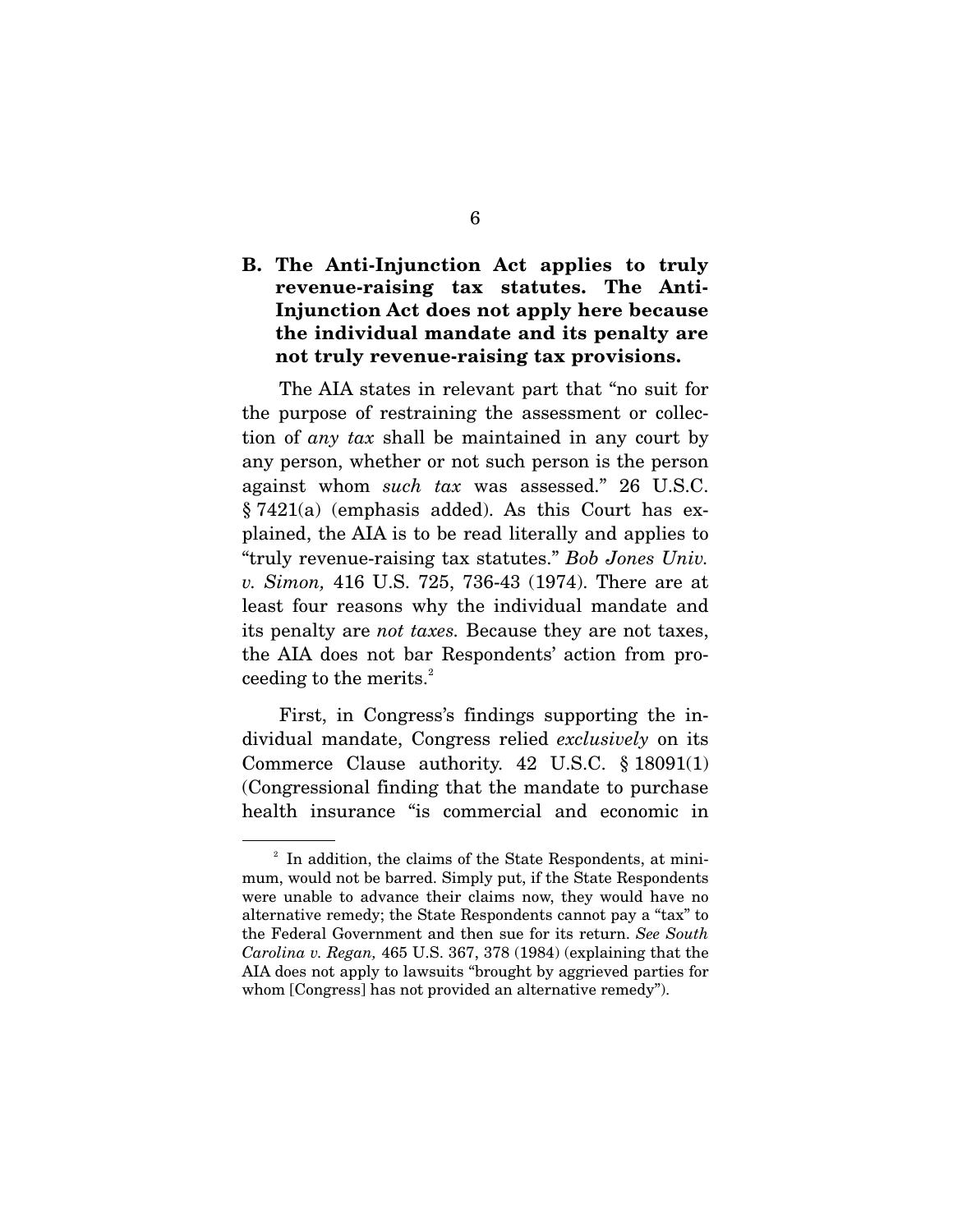nature, and substantially affects interstate commerce"); 42 U.S.C. § 18091(2) (Congressional finding regarding "[e]ffects on the national economy and interstate commerce," which includes statements made to bolster Congress's assertion of Commerce Clause power and focuses solely on the goal of forcing people into the insurance market). Congress's findings do not mention its taxing power in support of the individual mandate and its penalty, which is unsurprising since Section 5000A's stated purpose is not to generate tax revenue but to create "effective health insurance markets" by forcing millions of Americans to purchase health insurance from private companies. *See* 42 U.S.C. § 18091(2)(I)*.*

 Second, Congress consciously chose not to refer to the penalty as a "tax" in the ACA. Underscoring that Congress knows the difference between a penalty and tax, Congress distinguished between "taxes" and "penalties" throughout the ACA. Although Section 5000A imposes a "penalty" while expressly relying upon the Commerce Clause, other sections of the ACA impose a "tax" on particular activities or entities. *E.g.,* 26 U.S.C. § 4191 (*tax* on medical devices); 26 U.S.C. § 4980I (*tax* on high cost employer-sponsored health coverage); 26 U.S.C. § 5000B (*tax* on indoor tanning services). Congress's decision to label the individual mandate penalty a "penalty" and not a "tax" is noteworthy. Unlike a penalty, which compels or punishes behavior, "a tax is a pecuniary burden laid upon individuals or property for the purpose of supporting the Government." *United States v.*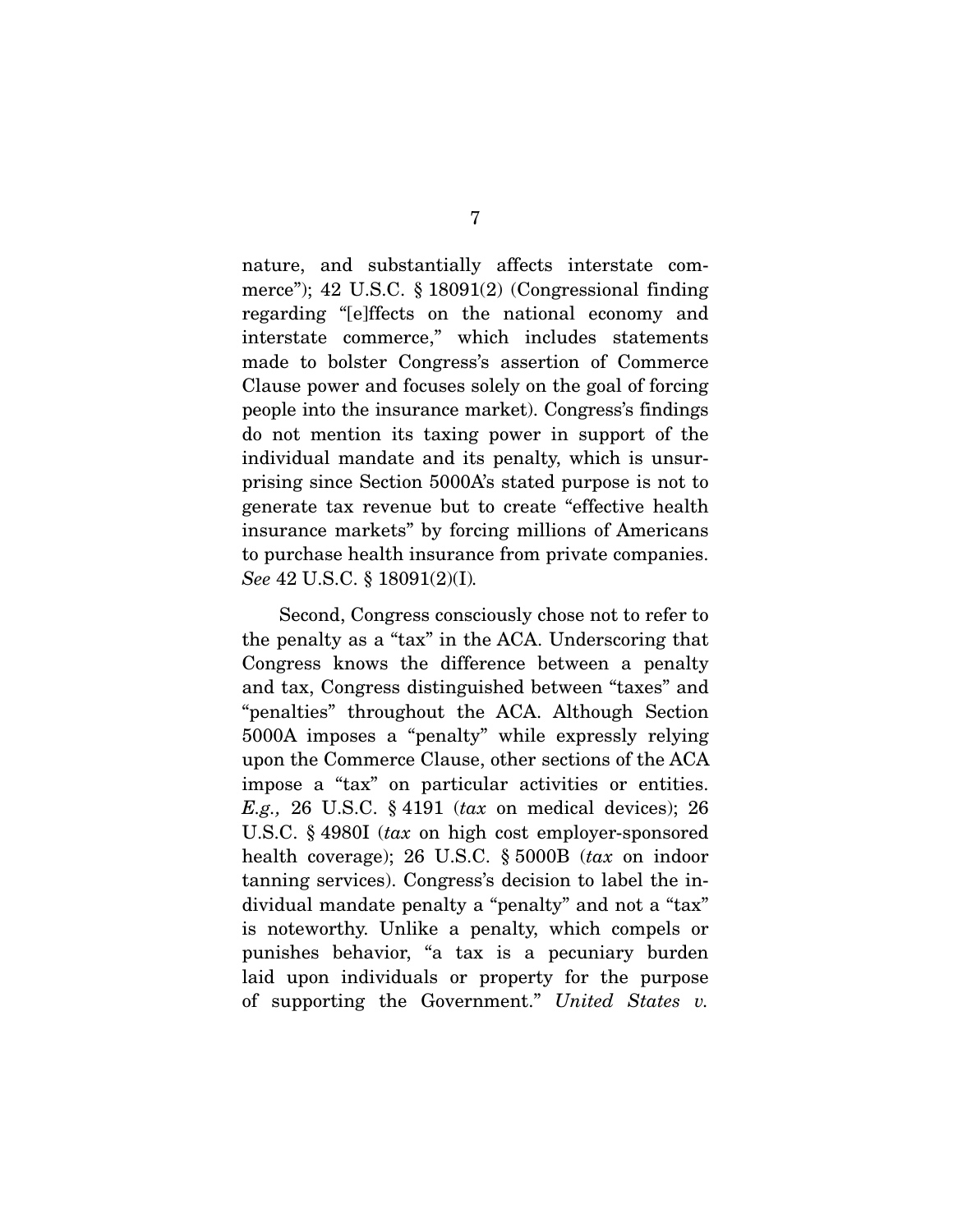*Reorganized CF&I Fabricators of Utah, Inc.*, 518 U.S. 213, 224 (1996) (internal citations omitted). The terms "penalty" and "tax" are "not interchangeable . . . and if an exaction [is] clearly a penalty it cannot be converted into a tax by the simple expedient of calling it such." *United States v. La Franca*, 282 U.S. 568, 572 (1931); *see also Duncan v. Walker*, 533 U.S. 167, 173 (2001) ("Where Congress includes particular language in one section of a statute but omits it in another section of the same Act, it is generally presumed that Congress acts intentionally and purposely in the disparate inclusion or exclusion.") (citations and quotation marks omitted).<sup>3</sup>

 Although the "practical operation" of a provision is more informative than "the precise form of descriptive words which may be applied to it," *Nelson v. Sears, Roebuck & Co.*, 312 U.S. 359, 363 (1941), it is telling that both the practical operation of the individual mandate penalty *and* the words Congress used to describe it are tied to the congressional purpose of forcing many more Americans into the health insurance market, not any purpose of raising revenue for the Federal Government. If each applicable

<sup>3</sup> Congress's placement of the individual mandate inside the Internal Revenue Code and listing it among the "Miscellaneous Excise Taxes" is insignificant and gives rise to no inference that Congress intended it to be a tax, as the Internal Revenue Code itself points out. 26 U.S.C. § 7806(b) ("No inference, implication, or presumption of legislative construction shall be drawn or made by reason of the location or grouping of any particular section or provision or portion of this title. . . .").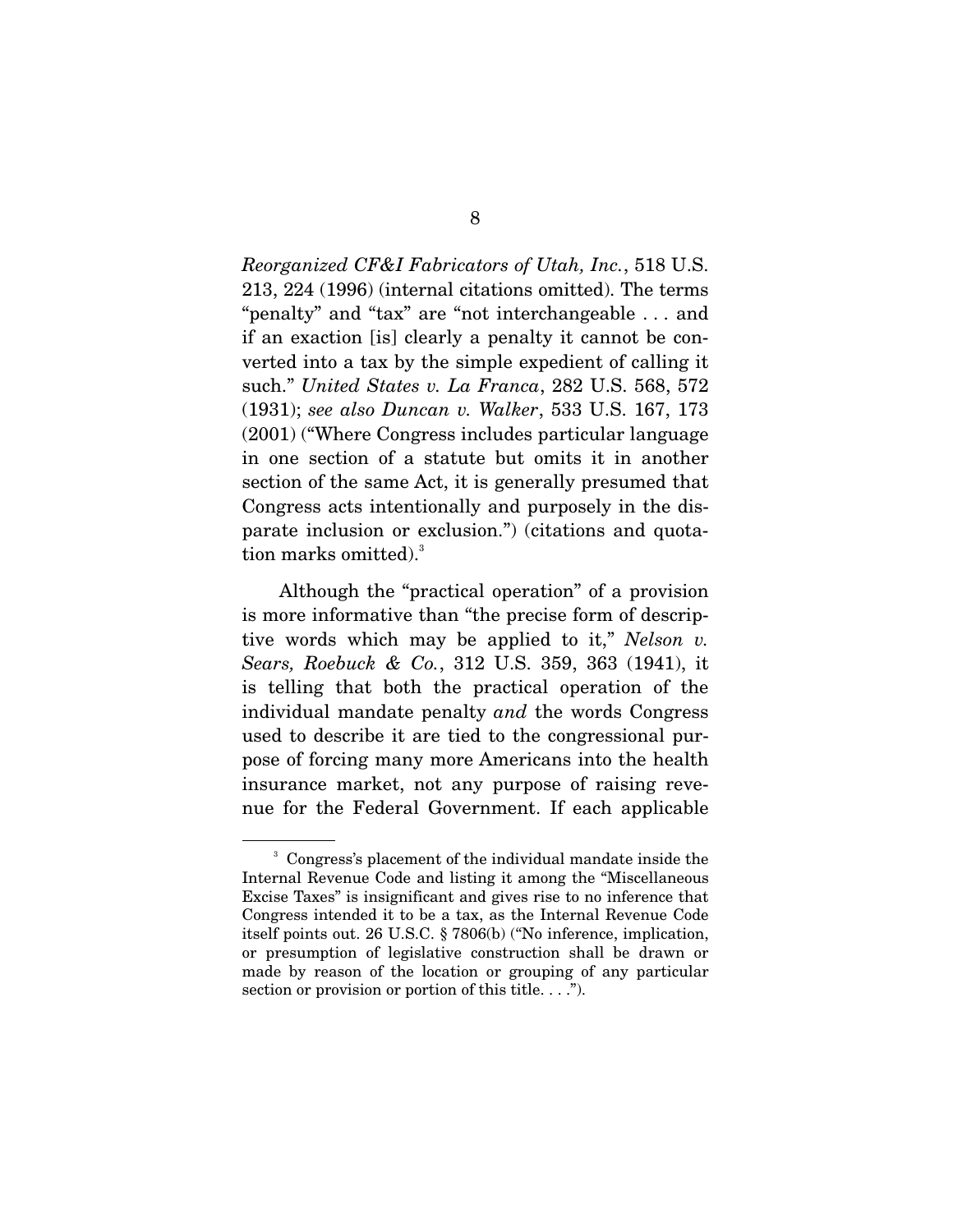individual purchases health insurance, fulfilling Congress's purpose, the penalty is not triggered and the Federal Government would not generate any revenue because health insurance is not purchased directly from the Federal Government. Moreover, if the individual mandate is held unconstitutional, the penalty is meaningless and unenforceable. There would be no behavior to compel and nothing to penalize; thus, no revenue is provided to the Federal Government.<sup>4</sup>

 Third, Congress also indicated that the penalty is not a tax by prohibiting the use of traditional tax enforcement measures to collect the penalty. The Special Rules subsection of Section 5000A declares that a person "shall not be subject to any criminal

<sup>4</sup> It is telling that every federal court to consider the argument that Section 5000A's exaction is a tax, other than the United States Court of Appeals for the Fourth Circuit, has rejected it. *TMLC v. Obama*, 651 F.3d 529, 550 (6th Cir. 2011) (Sutton, J., concurring); *id.* at 566 (Graham, J., dissenting); *Goudy-Bachman v. United States Dep't of Health & Human Servs.*, 764 F. Supp. 2d 684, 695 (M.D. Pa. 2011); *Mead v. Holder*, 766 F. Supp. 2d 16, 40-41 (D.D.C. 2011); *Liberty Univ. v. Geithner*, 753 F. Supp. 2d 611, 627-29 (W.D. Va. 2010), *vacated,*  2011 U.S. App. LEXIS 18618 (4th Cir. Sept. 8, 2011); *Florida v. United States Dep't of Health & Human Servs.*, 716 F. Supp. 2d 1120, 1130-44 (N.D. Fla. 2010); *U.S. Citizens Ass'n v. Sebelius*, 754 F. Supp. 2d 903, 909, 911-24 (N.D. Ohio 2010); *Virginia v. Sebelius*, 728 F. Supp. 2d 768, 782-88 (E.D. Va. 2010), *vacated,*  656 F.3d 253 (4th Cir. 2011); *TMLC v. Obama*, 720 F. Supp. 2d 882, 890-91 (E.D. Mich. 2010). *But see Liberty Univ., Inc. v. Geithner*, 2011 U.S. App. LEXIS 18618 (4th Cir. Sept. 8, 2011); *Seven-Sky v. Holder*, 661 F.3d 1, 23 (D.C. Cir. 2011) (Kavanaugh, J., dissenting).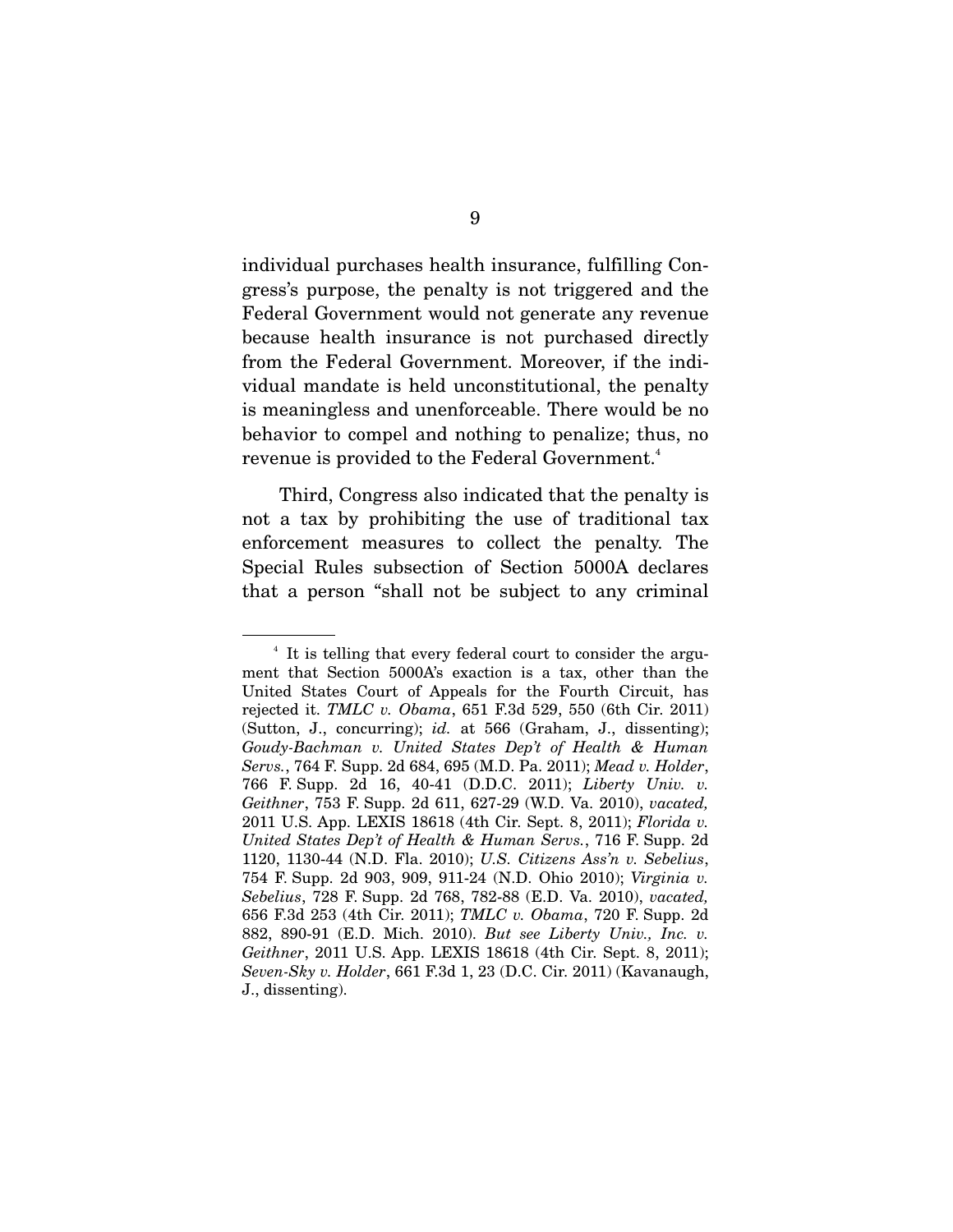prosecution or penalty" for failing to timely pay the penalty. 26 U.S.C. §  $5000A(g)(2)(A)$ . In addition, "[t]he Secretary shall not . . . file notice of lien with respect to any property of a taxpayer by reason of any failure to pay the penalty imposed by this section," or "levy on any such property with respect to such failure." 26 U.S.C. § 5000A(g)(2)(B). Had Congress intended the penalty to be a tax, it would have made the traditional tax enforcement measures applicable.

 Finally, Congress specifically listed multiple revenue offset provisions within the ACA. Notably, the individual mandate penalty is not listed as a revenue producing provision, which underscores that Congress did not consider the penalty to be one of the many revenue generating provisions of the ACA, such as those noted previously and other taxes such as the tax on elective cosmetic medical procedures. Title IX – Revenue Provisions, Subtitle A – Revenue Offset Provisions of the ACA, *available at* http:// www.healthcare.gov/law/resources/authorities/title/ixrevenue-provisions.pdf (last visited Jan. 31, 2012).

 In sum, Congress did not make the individual mandate and its penalty truly revenue-raising tax provisions. As such, the AIA does not bar this preenforcement challenge to the constitutionality of the individual mandate from proceeding to the merits.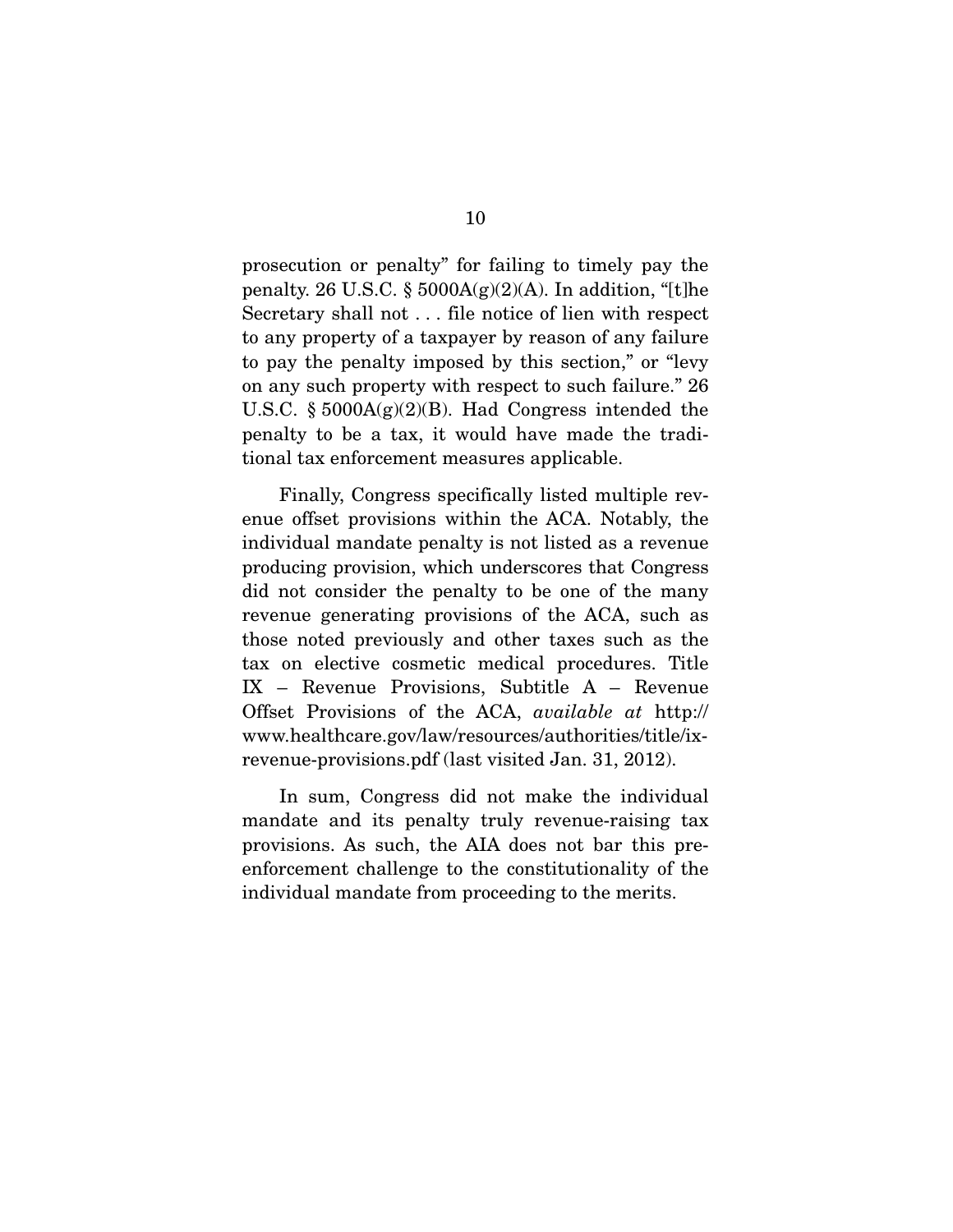**C. The Anti-Injunction Act's purpose is to protect the Federal Government's ability to assess and collect taxes expeditiously. The Anti-Injunction Act does not apply here because this lawsuit will be resolved years before the Federal Government can assess or collect any exaction; thus, this case does not thwart the Anti-Injunction Act's purpose.** 

 As this Court has explained, the main purpose of the AIA is to protect "the [Federal] Government's need to assess and collect taxes as expeditiously as possible with a minimum of pre-enforcement judicial interference 'and to require that the legal right to the disputed sums be determined in a suit for refund.'" *Bob Jones Univ.*, 416 U.S. at 736 (quoting *Enochs v. Williams Packing & Navigation Co.*, 370 U.S. 1, 7 (1962)). Respondents did not file their lawsuit, in contravention of the AIA, "for the purpose of restraining the assessment or collection of any tax...." 26 U.S.C. § 7421(a)*.* Rather, the purpose of their lawsuit, filed in March 2010, is to challenge the constitutionality of the individual mandate. The individual mandate does not go into effect until January 1, 2014, and any penalty for non-compliance with the individual mandate is not due and owed until April 15, 2015. A lawsuit, then, such as this one, cannot be "for the purpose of restraining the assessment or collection of any tax" if no current assessment or collection of any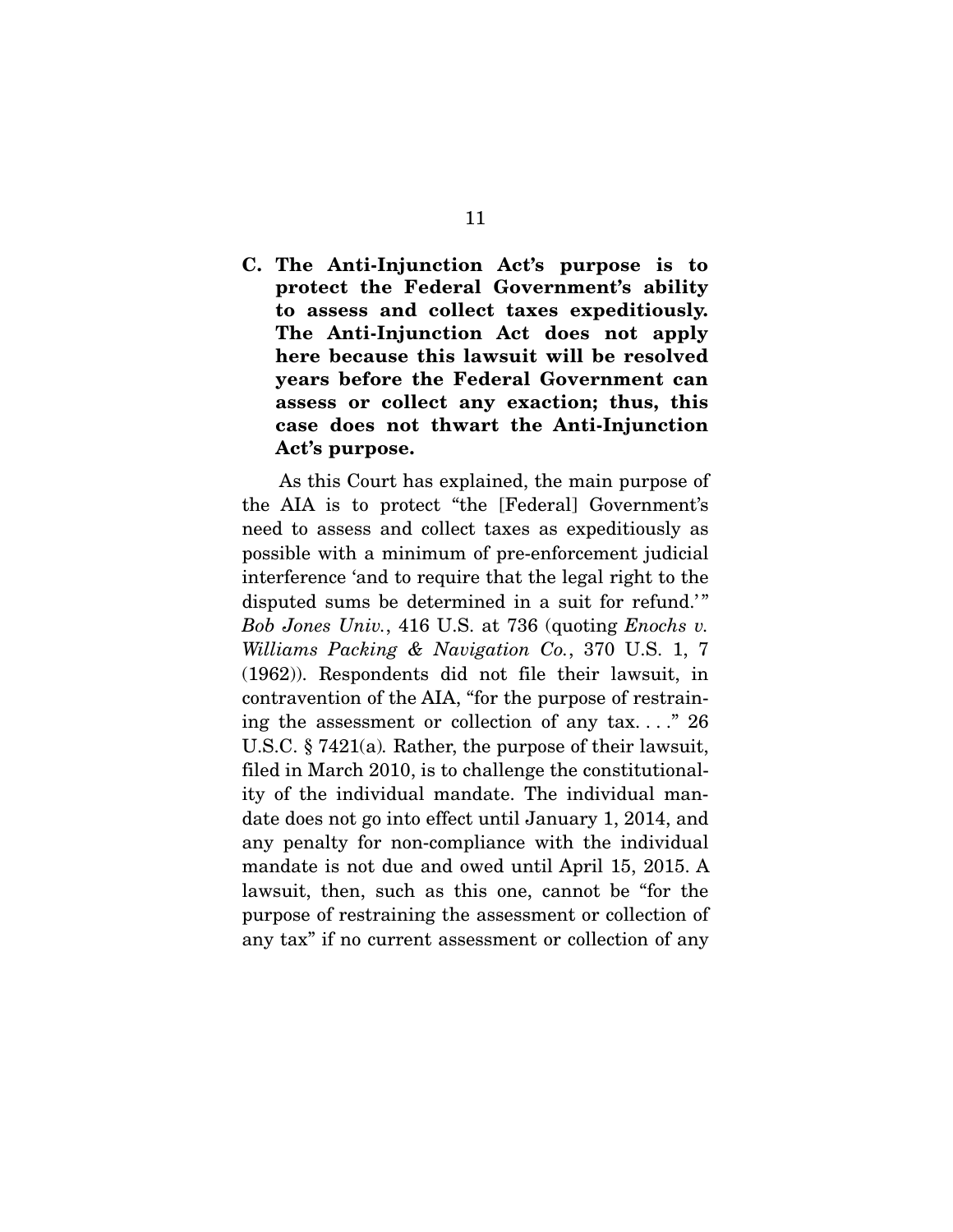tax related to the suit is possible. *See id.* Therefore, the AIA does not apply to this action.<sup>5</sup>

 The inapplicability of the AIA to the case at hand is illustrated by the fact that, in the typical case in which the AIA bars a claim, one or more of the following three key events occurred *before* the plaintiff sued:

- 1) a tax-related law or policy relevant to the plaintiff 's conduct *took effect*;
- 2) an activity or event allegedly triggering application of that law or policy to the plaintiff *occurred*; or
- 3) the government or an income-providing entity *began the process* of collecting, assessing, or withholding funds, investigating current or past tax liability, or otherwise establishing the plaintiff 's tax liability.

<sup>&</sup>lt;sup>5</sup> Of the many courts to consider the applicability of the AIA as it relates to challenges to the individual mandate, only the Fourth Circuit determined that the AIA applies. The Fourth Circuit determined that the AIA applies not only to taxes but also to penalties. *Compare Liberty Univ.*, 2011 U.S. App. LEXIS 18618 (holding that the AIA applies), *with Seven-Sky*, 661 F.3d 1 (holding the AIA inapplicable), *TMLC*, 651 F.3d 529 (same), *Goudy-Bachman*, 764 F. Supp. 2d 684 (same), *and Florida*, 716 F. Supp. 2d 1120 (same). Even if the Fourth Circuit were correct about the breadth of the AIA, the AIA still does not apply here. As discussed above, no tax or penalty is being collected or assessed by the Federal Government at this time, and the purpose of the AIA will not be frustrated by this lawsuit, which will be resolved before the individual mandate goes into effect and any exaction is due and owed.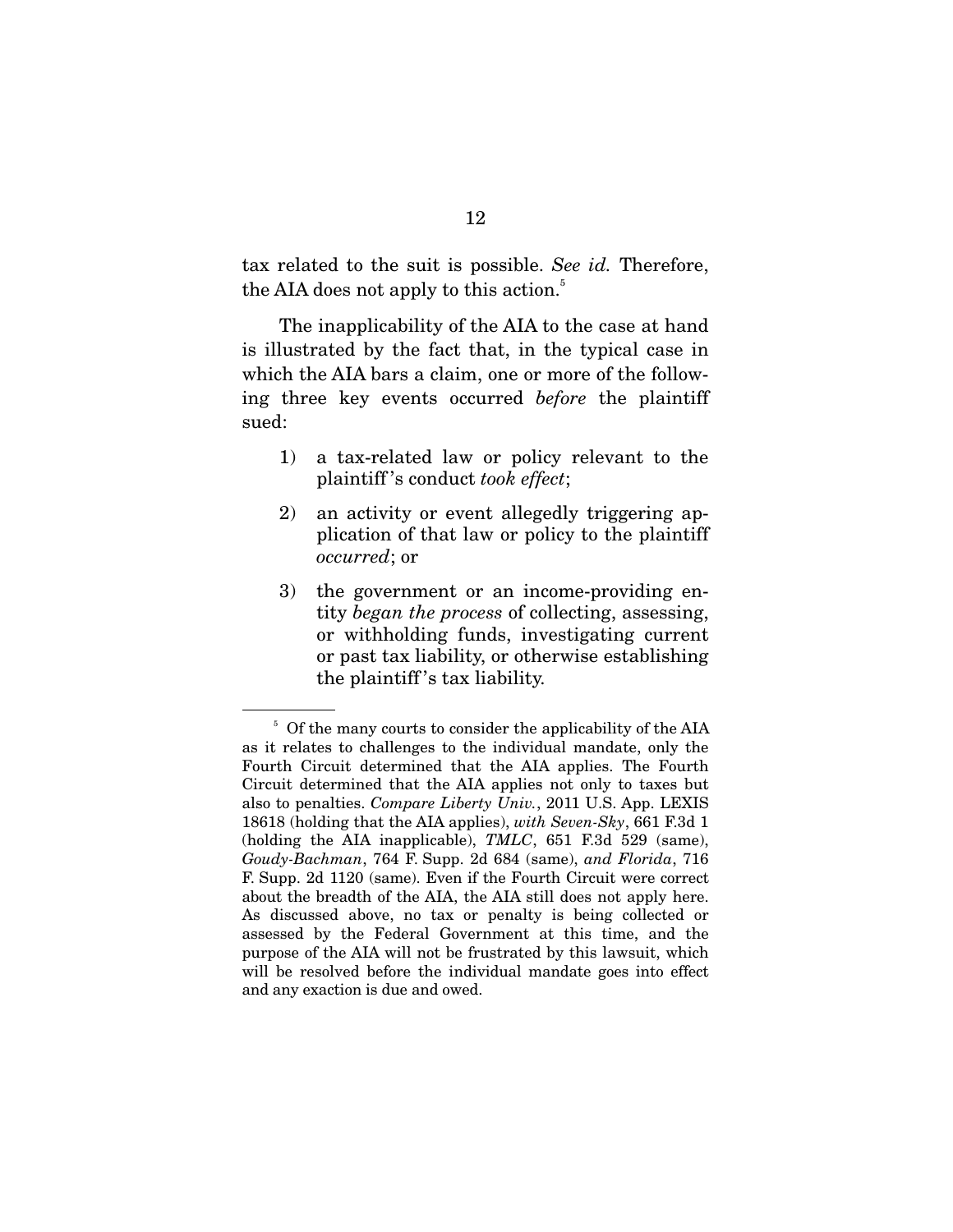In *Enochs v. Williams Packing & Navigation Co.*, 370 U.S. 1 (1962), this Court held that the AIA barred a lawsuit seeking to prevent the collection of allegedly *past due* social security and unemployment taxes. *Id.* at 2. In so holding, this Court observed that "[t]he manifest purpose of  $\S 7421(a)$  is to permit the United States to assess and collect taxes *alleged to be due* without judicial intervention, and to require that the legal right to the disputed sums be determined in a suit for refund. In this manner the United States is assured of prompt collection of its lawful revenue." *Id.* at 7 (emphasis added). Moreover, "in general, the Act prohibits suits for injunctions barring the collection of federal taxes *when the collecting officers have made the assessment and claim that it is valid*." *Id.* at 8  $(emphasis added).<sup>6</sup>$ 

 A review of the purpose of the Tax Injunction Act ("TIA") of 1937, which the *Williams Packing* Court characterized as "comparable" to the AIA, is instructive. *See id.* at 6. The *Williams Packing* Court cited a Senate Report concerning the TIA which stated:

The existing practice of the Federal courts in entertaining tax-injunction suits against State officers makes it possible for foreign

<sup>6</sup> Because this case does not fall within the terms of the AIA, there is no need to address the *Williams Packing* exception for cases *otherwise subject to the AIA* (such as those involving allegedly past due taxes) in which the plaintiff can demonstrate irreparable harm and that the government has no likelihood of success. *See* 370 U.S. at 7-8.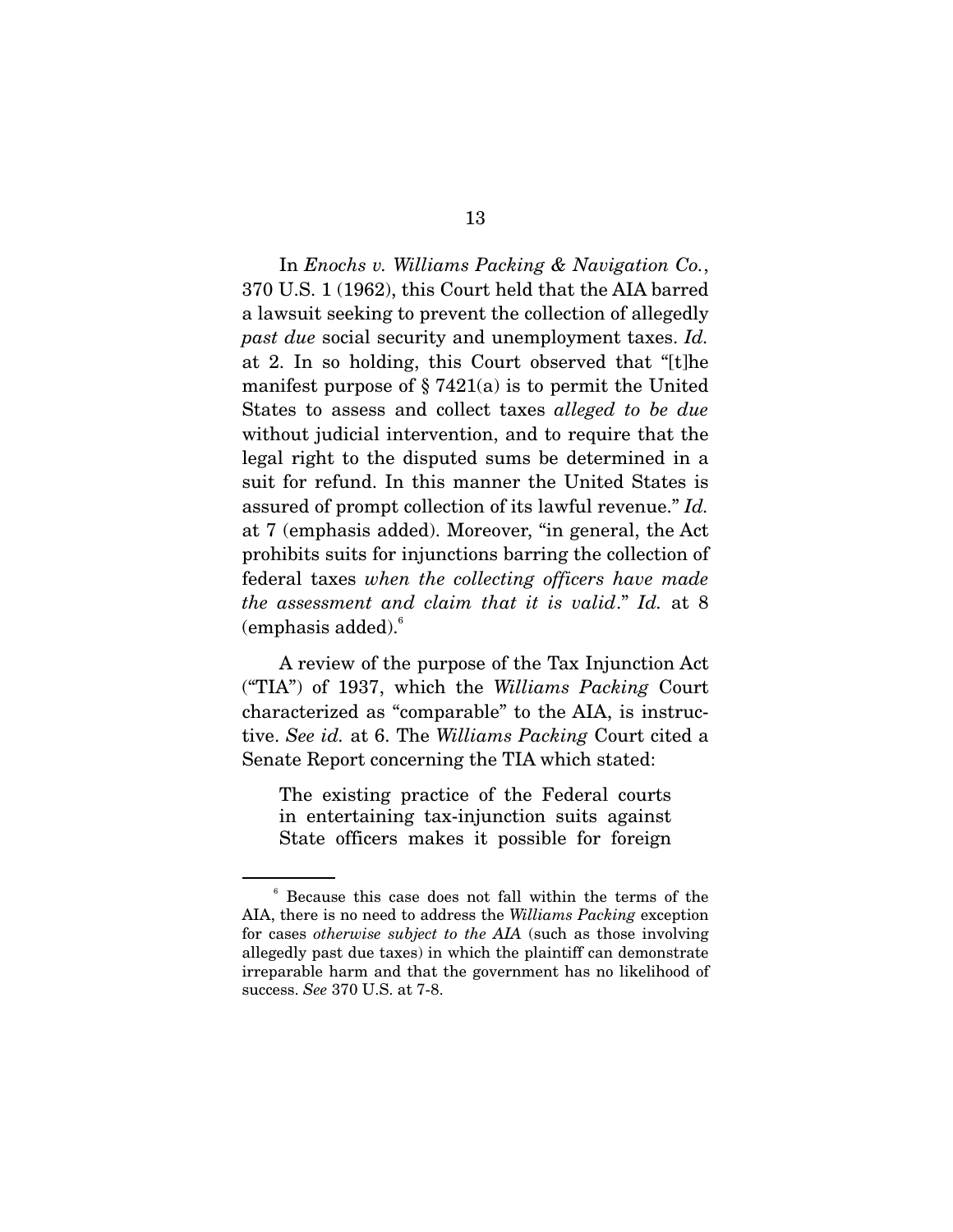corporations doing business in such States to withhold from them and their governmental subdivisions, taxes in such vast amounts and for such long periods of time as to seriously disrupt State and county finances. The pressing needs of these States for this tax money is so great that in many instances they have been compelled to compromise these suits, as a result of which substantial portions of the tax have been lost to the States without a judicial examination into the real merits of the controversy.

*Id.* at 7 n.6 (quoting S. Rep. No. 1035, 75th Cong., 1st Sess. 2). This Court made a similar observation about the TIA's purpose in *Hibbs v. Winn*, 542 U.S. 88 (2004), noting that Congress "trained its attention on taxpayers who sought to avoid paying their tax bill" and sought "to stop taxpayers, with the aid of a federal injunction, from withholding large sums, thereby disrupting state government finances." *Id.* at 104-105. Put differently, the TIA's drafters sought to ensure that taxpayers who contested their liability for *current or past due* taxes must first pay the amounts to the government to avoid the problem of the government being without substantial sums of money for extended periods of time.

 Earlier cases from this Court confirm that the AIA's chief purpose is to deal with the problem of taxpayers withholding assessed or past due taxes. For example, in *State R.R. Tax Cases*, 92 U.S. 575 (1876), this Court observed that the AIA addressed the problem of courts enjoining *the collection of assessed taxes*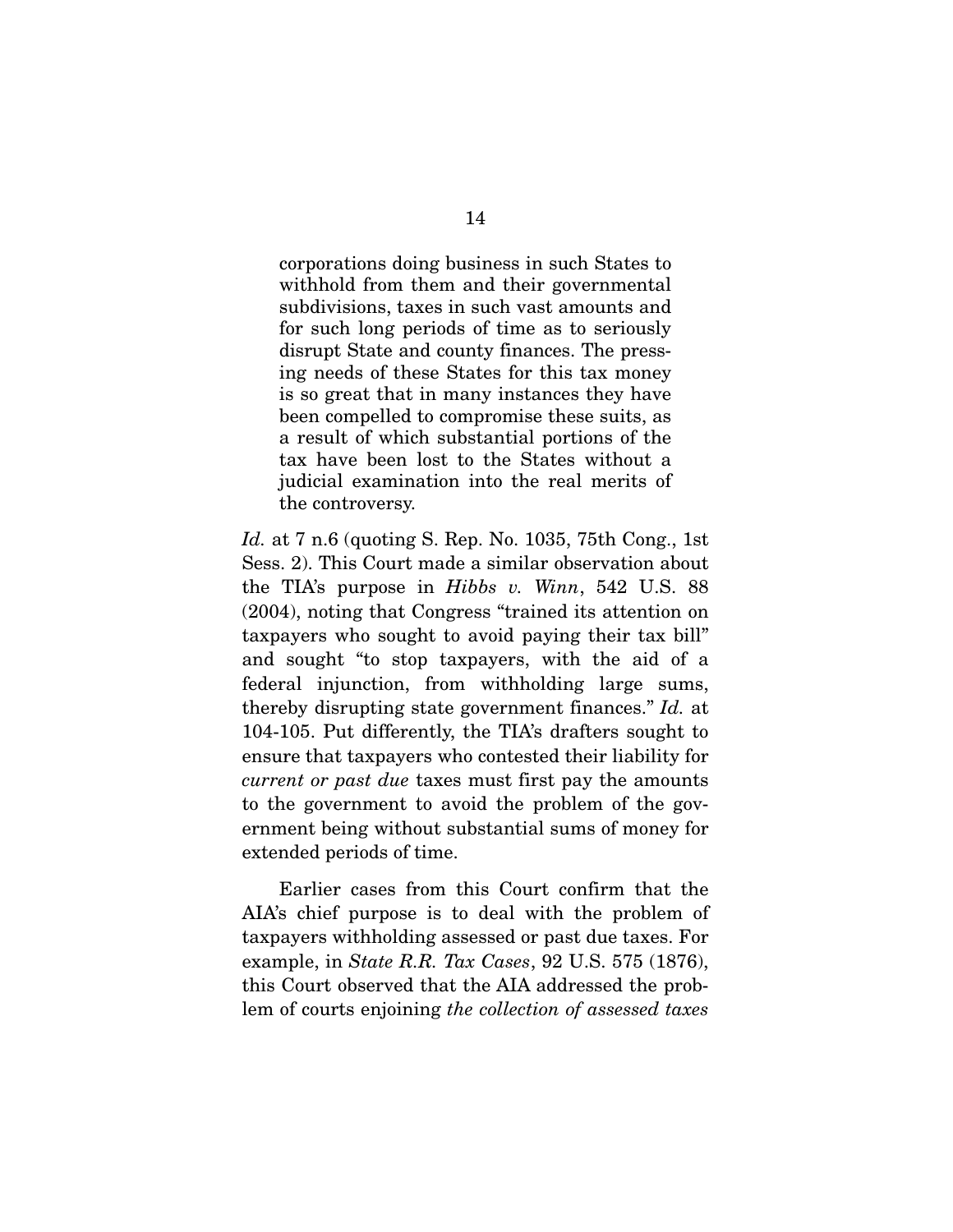that "enable[d] the complainant to escape wholly the tax for the period of time complained of, though it be obvious that he ought to pay a tax if imposed in the proper manner," and also encouraged corporations to withhold the entirety of their currently due taxes to contest a small portion of their assessments. *Id.* at 615-17. In light of the problem of taxpayers withholding *past due* taxes to contest a small portion of them, this Court observed that the AIA "shows the sense of Congress of the evils to be feared if courts of justice could, *in any case*, interfere with the process of collecting the taxes on which the government depends for its continued existence." *Id.* at 613-14.

 Similarly, in *Snyder v. Marks*, 109 U.S. 189 (1883), this Court held that the AIA "applies to all *assessments of taxes*, made under color of their offices, by internal revenue officers" and declares that public officers "shall not be enjoined *from collecting a tax claimed to have been unjustly assessed*, when those officers, in the course of general jurisdiction over the subject matter in question, have made the assessment and claim that it is valid." *Id.* at 193, 194 (emphasis added); *see also Cheatam v. United States*, 92 U.S. 85, 89 (1876) (holding that a refund suit was barred because it was brought more than six months *after* the tax was assessed, and noting that "[i]t is essential to the honor and orderly conduct of the government that its taxes [alleged to be due] should be promptly paid.  $\dots$ ").

 Moreover, in *Bob Jones Univ. v. Simon*, 416 U.S. 725 (1974), the requirements of 26 U.S.C.  $\S 501(c)(3)$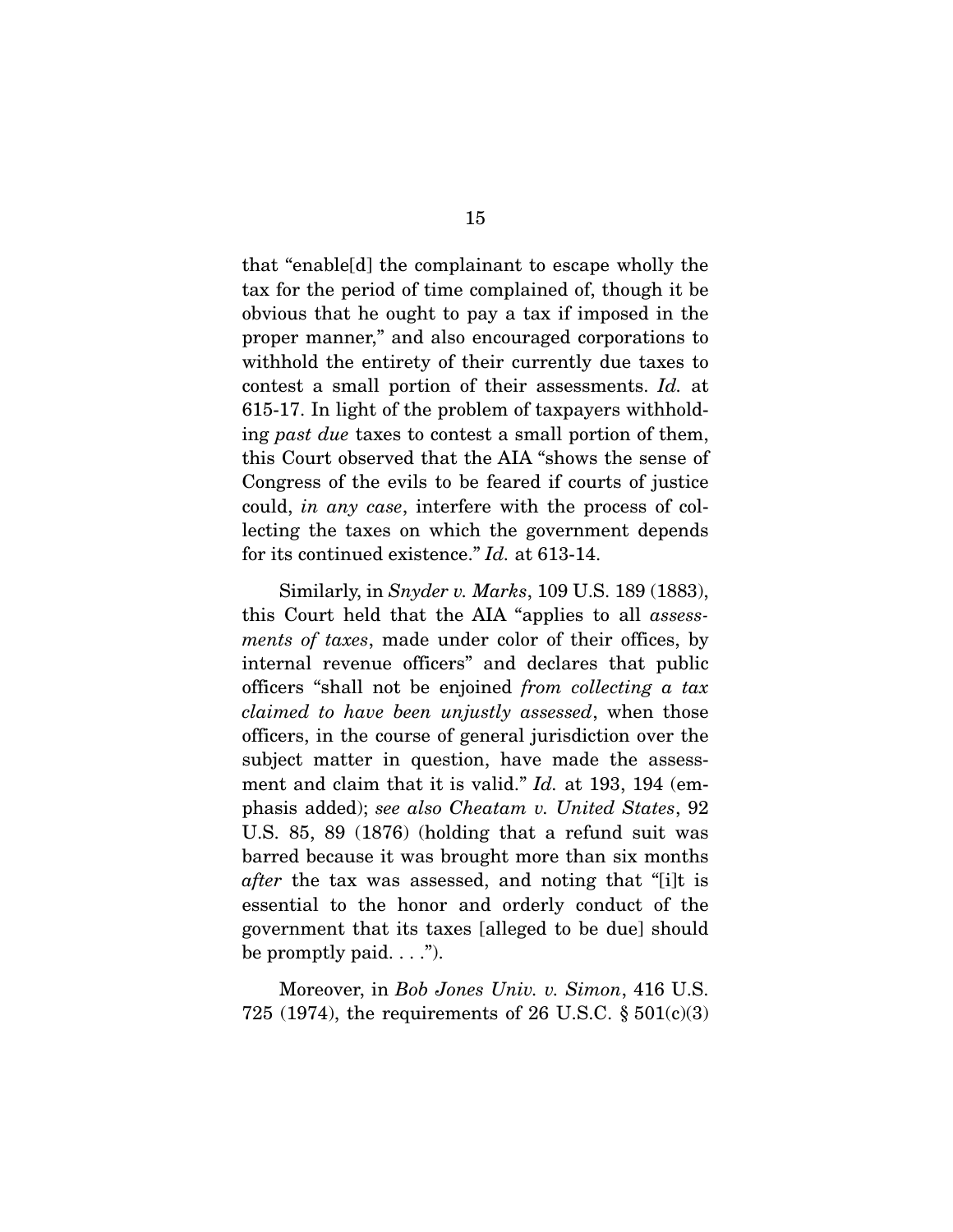for maintaining tax-exempt status had been applicable to Bob Jones University long before it brought suit, and revoking that status would have led to imminent tax liability. Before the University brought suit, "[t]he Commissioner of Internal Revenue [had already] instructed the District Director to commence administrative procedures leading to the revocation of petitioner's § 501(c)(3) ruling letter." *Id.* at 735. The University stated that "it would be subject to 'substantial' federal income tax liability if the Service were allowed to carry out its threatened action," estimating over one million dollars in tax liability over a two-year period. *Id.* at 738.

 The AIA barred the University's suit because the Federal Government had already initiated the process of establishing the University's current tax liability, such that granting the University an injunction would halt the ongoing administrative process and "interrupt the assessment and collection of taxes." *Id.* at 739-40, n.10. In this context, this Court observed that "the principal purpose [of the AIA is] the protection of the Government's need to assess and collect taxes as expeditiously as possible with a minimum of pre-enforcement judicial interference." *Id.* at 736-37; *see also Alexander v. "Americans United" Inc.*, 416 U.S. 752, 762 n.13 (1974) (holding that the AIA barred a suit challenging denial of Section  $501(c)(3)$ tax-exempt status because "the imposition of a federal tax . . . follows from the Service's withdrawal of  $§ 501(c)(3)$  status").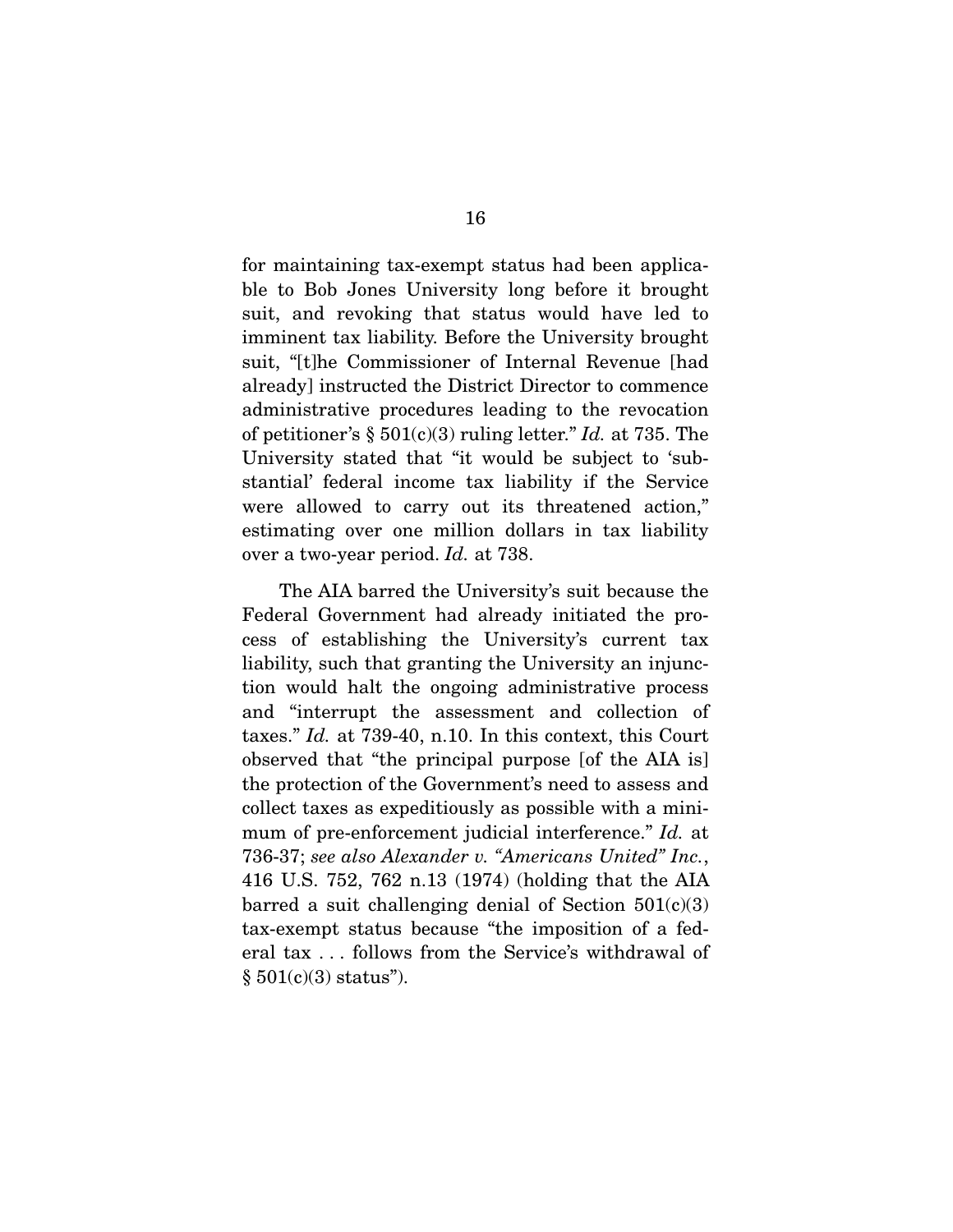In contrast, the present lawsuit *does not implicate* the Federal Government's need to promptly collect taxes that are currently due, or past due, because the individual mandate and penalty do not take effect until January 1, 2014. No person in the country can possibly engage in any activity that can trigger any collection, assessment, withholding, or investigation related to the individual mandate until that time. Thus, Respondents are not the subject of any investigatory or administrative proceedings relating to the collection or assessment of the individual mandate penalty, nor could they be for at least three years from now. In other words, this case is much different from the typical situation in which the tax code enforcement and collection process is already underway before a lawsuit is filed. Consequently, this lawsuit is not brought "for the purpose of restraining the assessment or collection of any tax," in contravention of the AIA. *See* 26 U.S.C. § 7421(a). This Court is not prevented from proceeding to the merits of Respondents' claims.

## **CONCLUSION**

--------------------------------- ♦ ---------------------------------

 Amicus curiae respectfully requests that this Court conclude that the Anti-Injunction Act does not bar it from resolving the merits of Respondents' claims. Amicus curiae further requests that this Court affirm the Eleventh Circuit's judgment that the individual mandate is unconstitutional, reverse the Eleventh Circuit's judgment that the individual